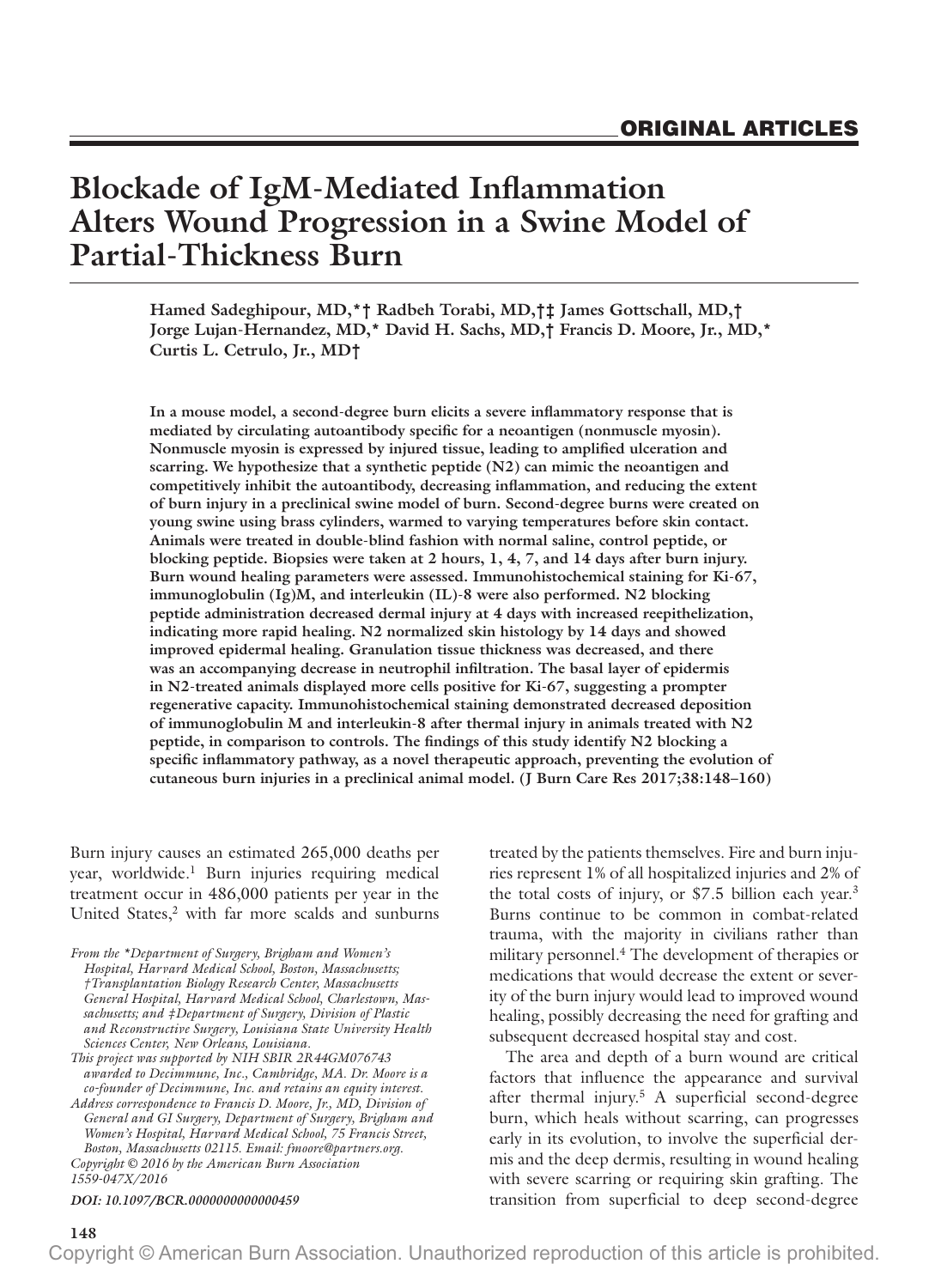burn has been attributed to the acute inflammatory response that follows initial injury. Prior theories of the amplification of the burn included bacterial contamination of wounds; however, recent studies attribute activation and influx of neutrophils.<sup>6–8</sup> In our previous murine burn studies, we established a standard scalding burn condition following an initial heat titration.9 Wounds of moderate severity in wild-type mice were created without causing skin cells necrosis; however, the wounds healed with ulceration and wound contracture. In the same setting, we found that mice deficient in immunoglobulin healed burn wounds with decreased scarring and ulceration. This finding confirmed that a thermal injury could be amplified by antibody, mediated inflammation. Reconstitution of the immunodeficient mice with pooled wild-type murine immunoglobulin (Ig)M reproduced the wild-type injury, thus identifying IgM as the proinflammatory antibody species.<sup>9</sup> This finding paralleled work in models of reperfusion injury, in which circulating "natural" IgM specific to a neoantigen exposed in injured tissue (nonmuscle myosin heavy chain, "nMMHC") provoked inflammation, leading to necrosis. $10-12$  A clone of the murine natural IgM isolated and administered produced a severe reperfusion injury in the otherwise protected immunoglobulin-deficient mice.<sup>13</sup> This clone was shown to bind to a specific region of nMMHC, and a peptide that mimicked the binding region was synthesized (N2). Administration of N2 before or shortly after reperfusion blocked reperfusion injury in wild-type mice and rats. $14-17$  We hypothesized that a similar inflammatory response was induced by scald burn, mediated by natural IgM directed to the same neoantigen, thereby extending the burn to ulceration and scarring. Administration of the IgM clone active in reperfusion injury, in immunoglobulin-deficient mice, led to injury similar to wild-type scald burns.<sup>9</sup> We then studied normal mice scalded after administration of N2 synthetic peptide and found that they were protected from injury and never developed scarring, contracture, or ulceration.<sup>9</sup> Studies on human burn patients<sup>18-20</sup> and in a rat burn model<sup>21</sup> have shown that the level of circulating IgM has decreased immediately after burn wounds, correlating with severity of the burn.<sup>18</sup> The murine combined with human studies indicate that further investigations in a large animal model of burn injury may be warranted.

Many preclinical models have attempted to evaluate the mechanism of burn wounds, with limited studies have aimed to predict how the treatment will alter a human wound under clinical conditions. Sullivan et al<sup>22</sup> have performed an extensive comparison

of results in wound healing studies in human, pigs, small mammals, and in vitro studies. Pig and human skin share similar structure and physiology. Small mammals have a dense layer of body hair, thin epidermis and dermis, and panniculus carnosus muscle under their loose skin. Both pig and human have sparser body hair, a thick epidermis, similar dermal architecture with comparable measurements of dermal–epidermal thickness ratio and the absence of a panniculus carnosus. Both pig and human show well-developed rete ridges, dermal papillary bodies, and abundant subdermal adipose tissue.23–26 The size, orientation, and distribution of blood vessels in the dermis of the pig are similar to blood vessels in human skin.<sup>27</sup> More importantly, wound healing in rodents is primarily through wound contraction, but human and swine heal partial-thickness wounds largely through reepithelialization.<sup>22</sup> Finally, the pig's overall physiology is close to human physiology, with most key organ systems being similar in anatomy and function.<sup>28</sup> The many similarities between human and pig seem to make porcine thermal burns, a good candidate for testing novel burn treatments before clinical application.

The purpose of this study is to evaluate the effect of treatment with the N2 blocking peptide on burn wound progression and inflammation in a large animal, burn model. There are no immunoglobulindeficient pigs, and, thus, the general method of reconstituting deficient animals to reproduce wildtype injury is not available. Instead, beneficial activity of the N2 blocking peptide would be presumptive evidence of the presence of the murine pathophysiology in the pig, as the N2-pathogenic IgM interaction is specific. The sequence of the N2 region of nMMHC is conserved in all species examined.29 Thus, therapeutic activity of N2 in pig burn would identify the same pathogenic IgM that binds to porcine nMMHC as the inciting factor in burn wound amplification.

## **METHODS**

#### Animals

Female Massachusetts General Hospital (MGH) miniature swine weighing 15 to 20kg were used in this study.30 MGH miniature swine were bred in a pathogen-free facility and housed at the Transplantation Biology Research Center, in accordance with the Guide for the Care and Use of Laboratory Animals. All experiments were conducted with the approval of the Institutional Animal Care and Use Committee of the MGH, and in accordance with the National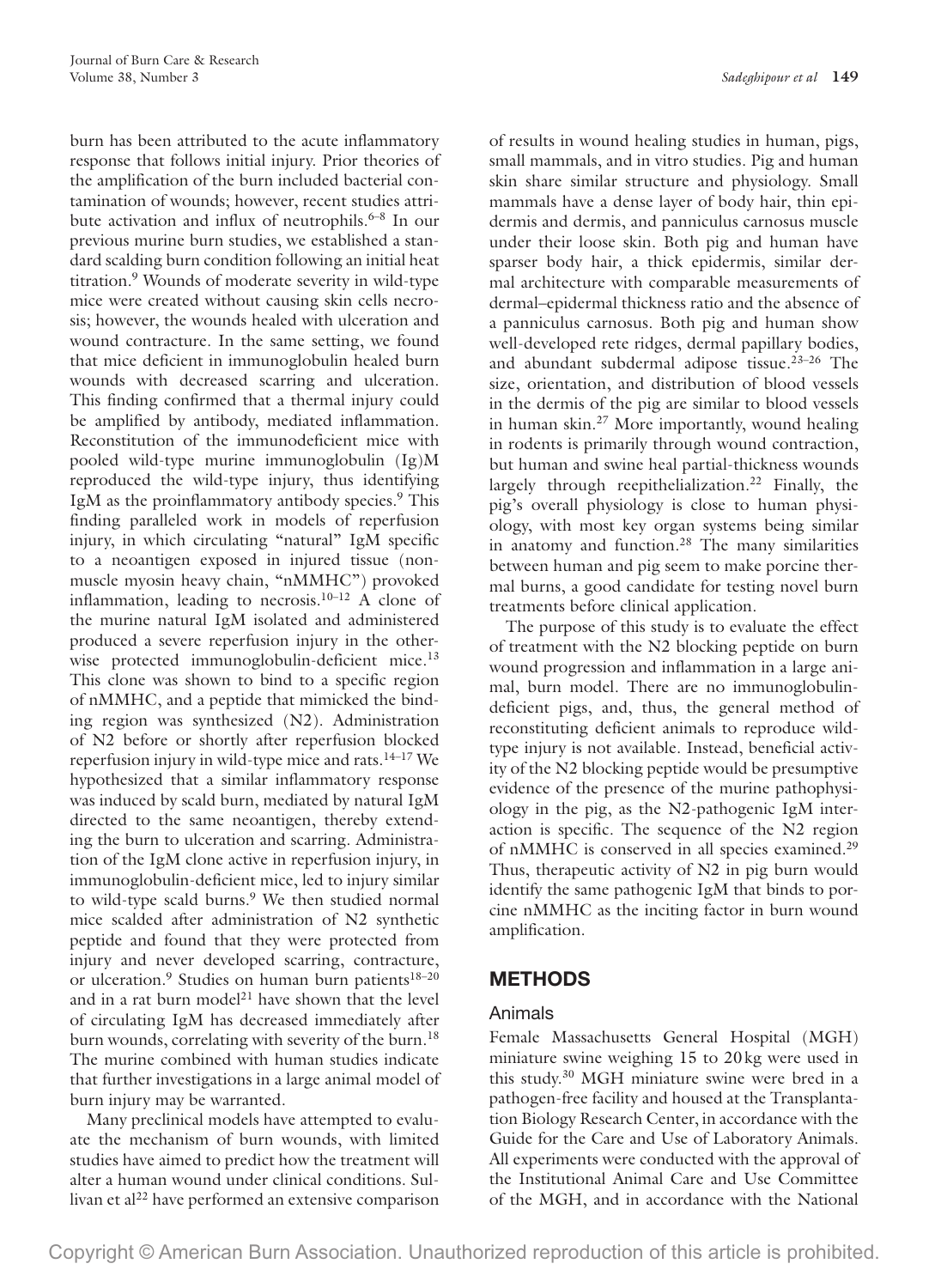Institute of Health and Public Health Service guidelines for animal care.

#### Burn Experimental Protocol

Animals were sedated with a combination of 2mg/kg Telazol® (tiletamine/zolazepam, 1:1, MI), and 2mg/kg xylazine by intramuscular injection. Endotracheally intubated pigs were maintained under anesthesia with isoflurane 1 to 2% in an operating room in a prone position for the duration of the experiment. Oxygen saturation and heart rate were measured with pulse oximeter ear sensors, and respiratory rate, mucus membrane color, and rectal temperature monitored throughout the procedure. Postprocedural pain was treated with 0.03mg/ kg buprenorphine IV and 25 mcg/hr fentanyl patch transdermally.

The flank and back hair was clipped and a sterile field was produced using skin prep with soap, chlorhexidine, and poviodone-iodine. Circular areas for burning were outlined with a marking pen. To induce a contact burn of  $12 \text{ cm}^2$ ,  $2.1 \text{ kg}$ custom-made brass blocks were preheated in different circulating water baths ranging from 54 to 75°C (Figure 1). Temperatures of all blocks were monitored until equilibrated with the temperature of the water bath. The heated blocks were wiped dry just before application to prevent water droplets from creating a steam burn on skin. Burns were created with applying the blocks to the skin's surface for 25 seconds in a pattern of four burns per row in two rows for a total of eight burns (3% BSA) evenly distributed between both sides of the pigs in the thoracic paravertebral region.

After an initial temperature titration, all further experimentations were done at 63 and 68°C, representing partial-thickness burns of different severity. Animals were treated in double-blind fashion with 4.6mg/kg of normal saline, random peptide control, or N2 peptide intravenously 10 minutes before burns followed by 4.6mg/kg/hr for the first 4 hours after burn injuries were induced. Digital imaging was performed (Canon, Rebel T3i/EOS 600D, NY). Six millimeter punch biopsies from each of the burned areas and two nonburned control areas were harvested, and blood sampled at 4 hours, 1 day, 4 days, 7 days, and 14 days after burn. The burn area was covered with nonadherent gauze covered with polyurethane occlusive dressing (Tegaderm™, 3M, Health care, St. Paul, MN) and wrapped with a tubular net to prevent manipulation by the animal subject. Dressings were changed after biopsies on days 1 and 4, and completely removed on day 7. Burn wounds were carefully monitored by clinical observation for any sign of infection at every dressing change and daily after dressing removal. All animals were killed at the end of the experiment on day 14 by intravenous administration of 100mg/kg pentobarbital euthanasia.

The assessment of the wounds was primarily histological, based on examination of the punch biopsies. The sample size has been reported as "n," which represents one section per wound from multiple pigs. Blistering of burned skin was not observed at any temperature, an unanticipated difference between porcine and human skin.

## Peptides

## N2

12-amino acid synthetic peptide (New England Peptide, Gardner, MA) with the amino acid sequence of the hinge region of nonmuscle myosin heavy chain II (LMKNMDPLNDNV).13

Figure 1. Left panel: Photograph of temperature-controlled water bath containing two 2.1 kg brass cylinders with an area of 12cm2 at each end. Each cylinder contains openings for insertion of thermometers to confirm block temperature. Right panel: Photograph of a representative contact burn produced by contact with heated brass cylinders. Scale bar: 1cm.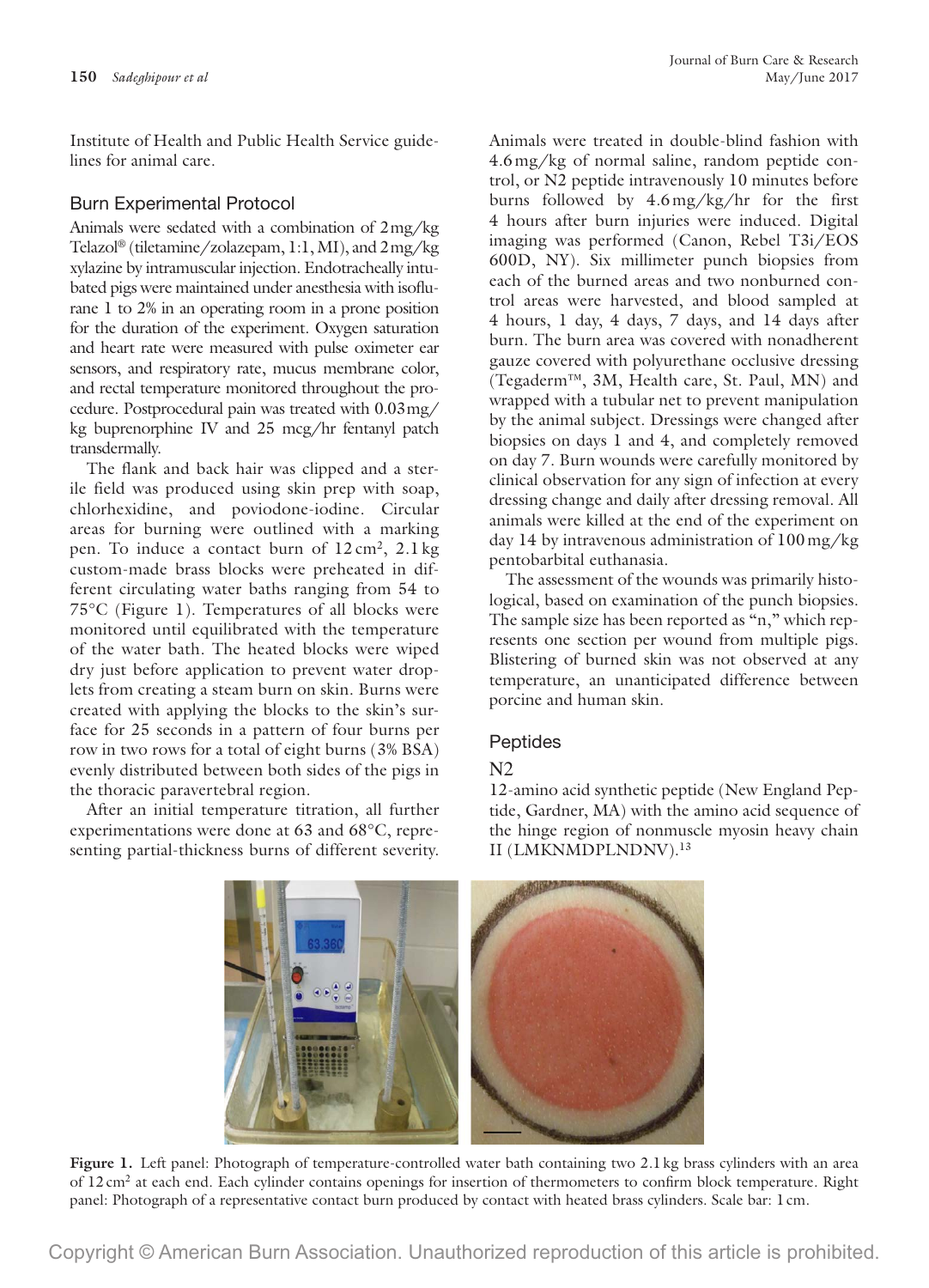**Random Peptide Control.** 12-amino acid synthetic peptide (New England Peptide, Gardner, MA) with the random amino acid sequence (AGCMPYVRIPTA).13

## Histopathology

Punch biopsies were fixed in 10% formalin solution and embedded in paraffin. Sections were stained by H&E or Masson's trichrome or for chloroacetate esterase (CAE) reactivity as previously described.31 For morphometric analysis, digital photographs of the burn sections were taken at different magnification using an ECLIPSE E400 light microscope, DIGITAL SIGHT camera, and NIS-Elements D3.0 digital image analysis system (Nikon Corporation, Kanagawa, Japan). Quantitative measurements were performed using Image J software (National Institutes of Health, Bethesda, MD).

At day 4 postburn, Masson's trichrome stain was used to differentiate denatured collagen (red staining) from viable collagen (blue staining) in the dermis of the burn wound. The cross-sectional area of the burn was determined by measuring the area of denatured collagen (expressed in square micrometers). As skin thickness varied to a small degree by anatomic location and by animal, a normalizing parameter, the percent of damaged dermis, was calculated by dividing the area of burn to total dermis area in each cross-section samples.

The percentage of reepithelialization at days 4, 7, and 14 was calculated by measuring the length of the neoepidermis in H&E-stained cross-sections and dividing it by the specimen's length, multiplied by 100.

At day 14 postburn, epidermal thickness was measured on H&E cross-sections. Values are the average of the 10 randomly selected points across each section and are expressed in micrometers. The number of rete formation per millimeter of neoepithelium was also counted in each cross-section at the same time point.

Masson's trichrome was used to demonstrate granulation tissue formation and the amount of normal collagen in the burn wound at 14 days after burn. With Masson's trichrome stain, the thickened epidermis was purple, and the granulation tissue in dermis was white in contrast with the surrounding dark-blue-stained collagen in normal dermis. The granulation tissue thickness was measured at three different locations, at the middle, left edge, and right edge of the burn. Values are the average of the three measurements and are expressed in micrometers. Skin thickness was normalized by calculating the

percentage of granulation tissue in each cross-section by dividing total area of granulation tissue to total dermis area of the same sample.

At different time points after burn at 63°C, CAE was employed to highlight neutrophil infiltration. Neutrophils were quantified and expressed as the total number per 9 high-power fields (×40 magnifications).

## Immunohistochemistry

Ki-67, IgM, and interleukin (IL)-8 staining was performed on formalin-fixed serial sections of skin. All slides were baked at 60°C for 1 hour. Sections were deparaffinized in xylene and rehydrated in a graded ethanol series, and antigens retrieved by microwaving in 10 mM sodium citrate (pH 6.0). Peroxidase activity was quenched with the dual endogenous enzyme block. Slides were incubated with a 1:1500 dilution of HRP-labeled rabbit antiporcine IgM (Novus Biologicals, Littleton, CO), or 1:500 dilution of Rabbit monoclonal anti-Ki67 (Thermo Scientific, Fremont, CA), or 1:250 mouse monoclonal anti-IL-8 (Abcam, Cambridge, MA) at 4°C overnight. Biotinylated second antibodies were applied at room temperature for 20 minutes. The signal was intensified using the Tyramide Signal Amplification system, detected with diaminobenzidine, and counterstained with hematoxylin.

Digital images of stained cross-sections were captured for each sample in one low-power field (×4 magnifications). IgM and IL-8 density was quantified as the number of positive cells in the entire depth of the dermis (epidermis to subcutaneous tissue) by image J software. Cellular proliferation was quantified as the number of positive Ki-67 cells present in the basal layer of the epidermis and expressed as the total number per 4 low-power fields  $(x10)$ magnifications).

## Statistical Analysis

Student *t*-test for unpaired samples was used for direct comparisons of means of observations made in various animals. All results are given as mean ± SEM. A *P* value <.05 was used as an indicator that the results were not obtained at random.

# **RESULTS**

## Histological Characterization of the Scald Burn

Animals that received saline alone or saline with a control peptide showed no histological differences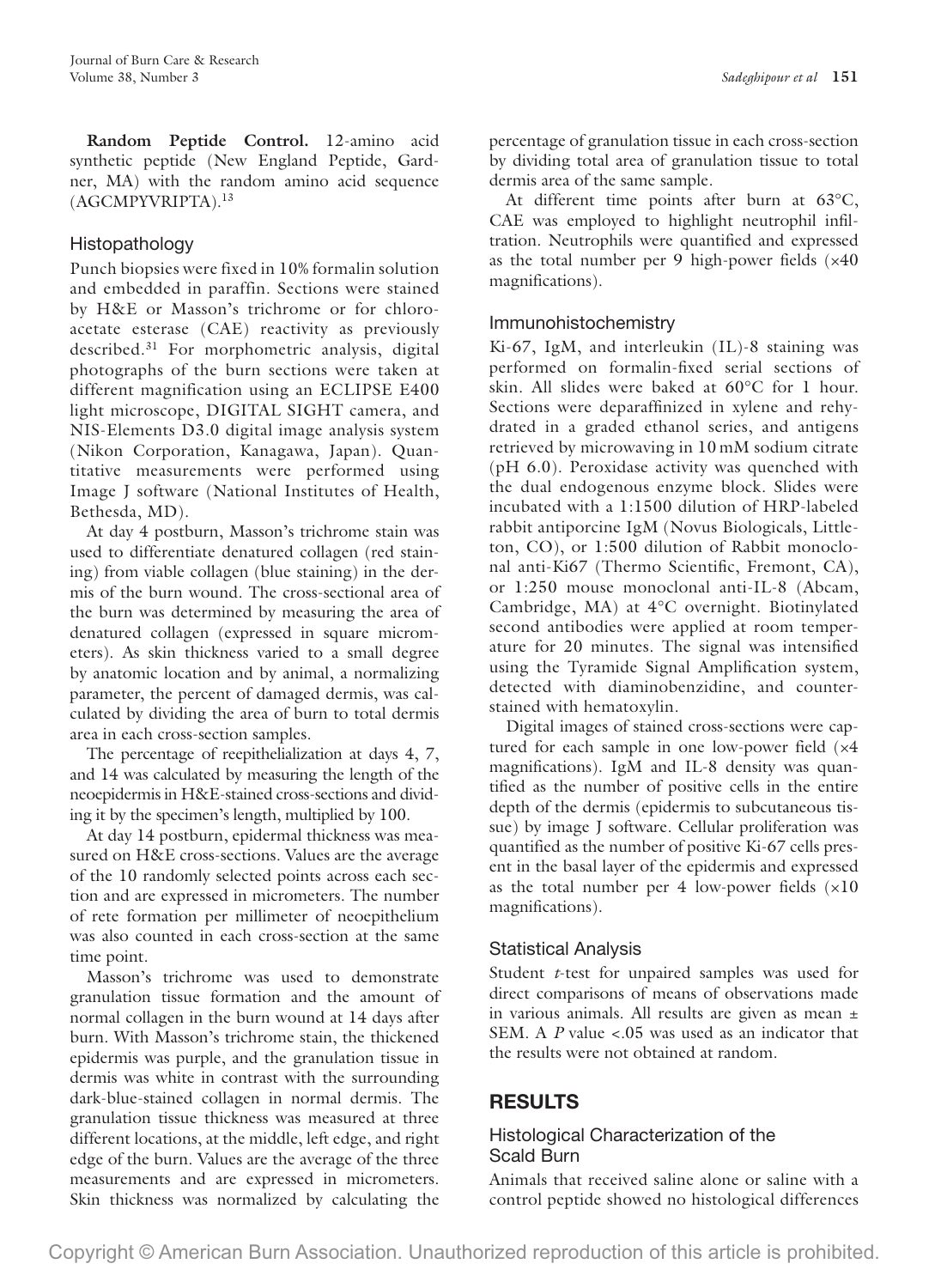

Figure 2. Treatment with N2 peptide causes relative protection from a 25 second contact burn to porcine skin. Representative histologic changes in untreated pigs are compared with N2 peptide-treated pigs after 63°C 25<sup>*\**</sup> contact burns (A and B) and  $68^{\circ}$ C 25 $^{\prime\prime}$  contact burns (C and D). All sections are stained with Masson's trichrome that differentiates normal collagen (blue) from denatured collagen (red). A, C. Disruption of the junction between the basal cells of the epithelium with complete detachment of epidermis–dermis layer at 4 hours and 1 day postburn (arrows). The epidermis at 4 and 7 days is denuded leaving an ulceration demarcated by denatured collagen (stained red, arrows). The denatured collagen extends through the dermis reflecting the breadth and depth of the burn and the loss of hair follicles. By 14-day postburn, the morphological changes include a thickened epithelium with only a few rete ridges covering the wound (arrows), and thick granulation tissue underneath the injured site (asterisk). B and D instead show degrees of intact epithelium at 4 hours and 1 day. There is an absence of denatured collagen, and instead an intact blue dermis with new epidermis present on 4 and 7 days. By 14-day postburn, there is a thin epidermis with more rete ridges and a thin layer of granulation tissue that is more similar to normal pig skin. Scale bars and original magnification: A–D, 200 μm, ×10.

in the contact burn wound at both 63 and 68° scald burn at 4 hours, 1, 4, 7, and 14 days after burn. They will be referred to as "untreated animals" in the remainder of the text. At 4-hour postburn, in the untreated animals burned at 63°C (Figure 2A) or 68°C (Figure 2C), the epidermis showed disruption of the basal cells of the epithelium with complete detachment of epidermis–dermis layer, with evident damage to dermis on days 4 and 7 and new epidermis appearing at day 14, with significant granulation tissue beneath, especially at the higher temperature. In contrast in the treated animals burned at the same temperatures (Figure 2B, D), intravenous administration of the blocking N2 peptide blunted the injury. There were modest epidermal–dermal junction changes at 4 hours with no significant damage to dermis on day 4, a new epidermis growing on day 7, and complete epithelization by day 14. This resembled the features of normal epidermis with a small amount of granulation tissue underneath. Thus, treatment with N2 blocking peptide attenuated the histologic evidence of burn injury, as well as hastened the rate of healing.

#### Burn Area in Cross-Section

On day 4 postburn, the mean histologically determined burn area in untreated group at both 63 and  $68^{\circ}$ C were measured  $(7.73 \pm 2.47 \times 10^5)$  and  $1.86 \pm 0.44 \times 10^6 \,\mathrm{\upmu m^2}$ ; n = 9 and n = 6, respectively), and compared with treated group  $(9.04 \pm 2.03 \times 10^4$ and  $1.63 \pm 0.27 \times 10^5$   $\mu$ m<sup>2</sup>; n = 9 and n = 6, respectively). At both temperatures, N2 peptide-treated burns showed significantly reduced burn area compared with untreated burns ( $63^{\circ}$ C,  $P = .0245$ ;  $68^{\circ}$ C,  $P = .0033$ ; Figure 3A). In the untreated group, the percentage of damaged dermis to total skin dermis were  $8.05 \pm 2.7\%$  and  $17.9 \pm 4.4\%$  at 63 and 68°, respectively. This was significantly decreased in treated group to  $1.01 \pm 0.24\%$  (*P* = .0187) and  $1.51 \pm 0.27\%$  (*P* = .0042) at 63 and 68°, respectively (Figure 3B). Thus, treatment with N2 reduced the depth of the wound resulting from a second-degree contact burn.

#### Cellular Proliferation

The number of cells staining positive for the proliferation marker Ki-67 and the intensity of staining were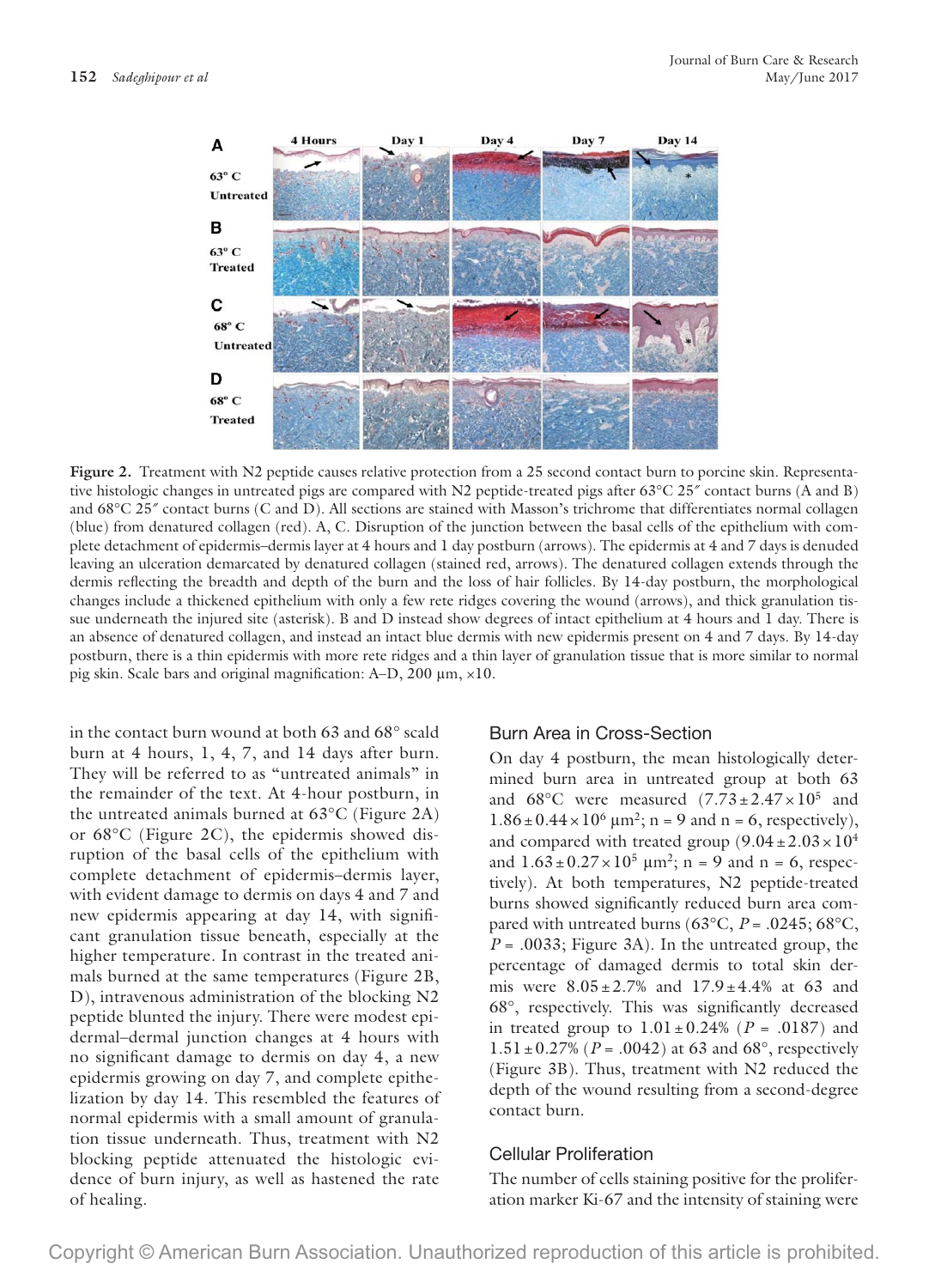

**Figure 3.** Treatment with N2 peptide decreases dermal injury compared with untreated in 25<sup>*\**</sup> porcine contact burns. Assessment of total burn cross-sectional area (A) or normalized % of dermis burned (B) by analysis of Masson's trichrome stained sections on 4-day postburn. n = 9 sections (63°C), n = 6 sections (68°C). \**P* < .05; \*\*\**P* < .005.

significantly increased in the treated group compared with untreated group  $(1405 \pm 118.2 \text{ vs } 874.3 \pm 78.5,$ n = 10,  $P = .0015$ ) 7 days after burn at 63°, suggesting greater regenerative capacity (Figure 4B). Increased staining was noted mostly in the basal layer of the epidermis and in the hair follicle (Figure 4A). Thus, treatment with N2 increased the number of proliferating cells in the burn wound, likely indicative of a more rapid rate of wound healing. The rate of the reepithelialization in the untreated group was very limited at 68° on day 7 after burn with a limited

basal layer of the epidermis to be stained positive with Ki-67 marker. Thus, at day 7, 68°C comparison of Ki-67+ cells was not possible.

#### Reepithelialization

The rate of reepithelialization on days 4 and 7 after burn was more rapid in the treated group compared with the untreated group at 63 and 68°C, respectively. Results at  $63^{\circ}$ C were day 4, treated  $30 \pm 11.58\%$  of wound length vs untreated  $5.38 \pm 3.27\%$  ( $P = .035$ ;  $n = 9$ ; and day 7, treated  $91.33 \pm 6.6\%$  vs untreated



Figure 4. Treatment with N2 peptide in porcine  $25''$  63°C contact burns show more proliferative cells at 7 days compared with untreated animals. A. Representative photomicrographs of immunoperoxidase stained burn wound biopsies for the Ki-67 proliferative marker, showing more proliferative cells in treated tissue than in untreated tissue. B. Quantification of Ki-67 cells (per 4 LPF), treated vs untreated burns. n = 10 sections in each group. \*\*\**P* < .005. Scale bar and original magnification: 200 μm, ×10. *LPF,* low-power field.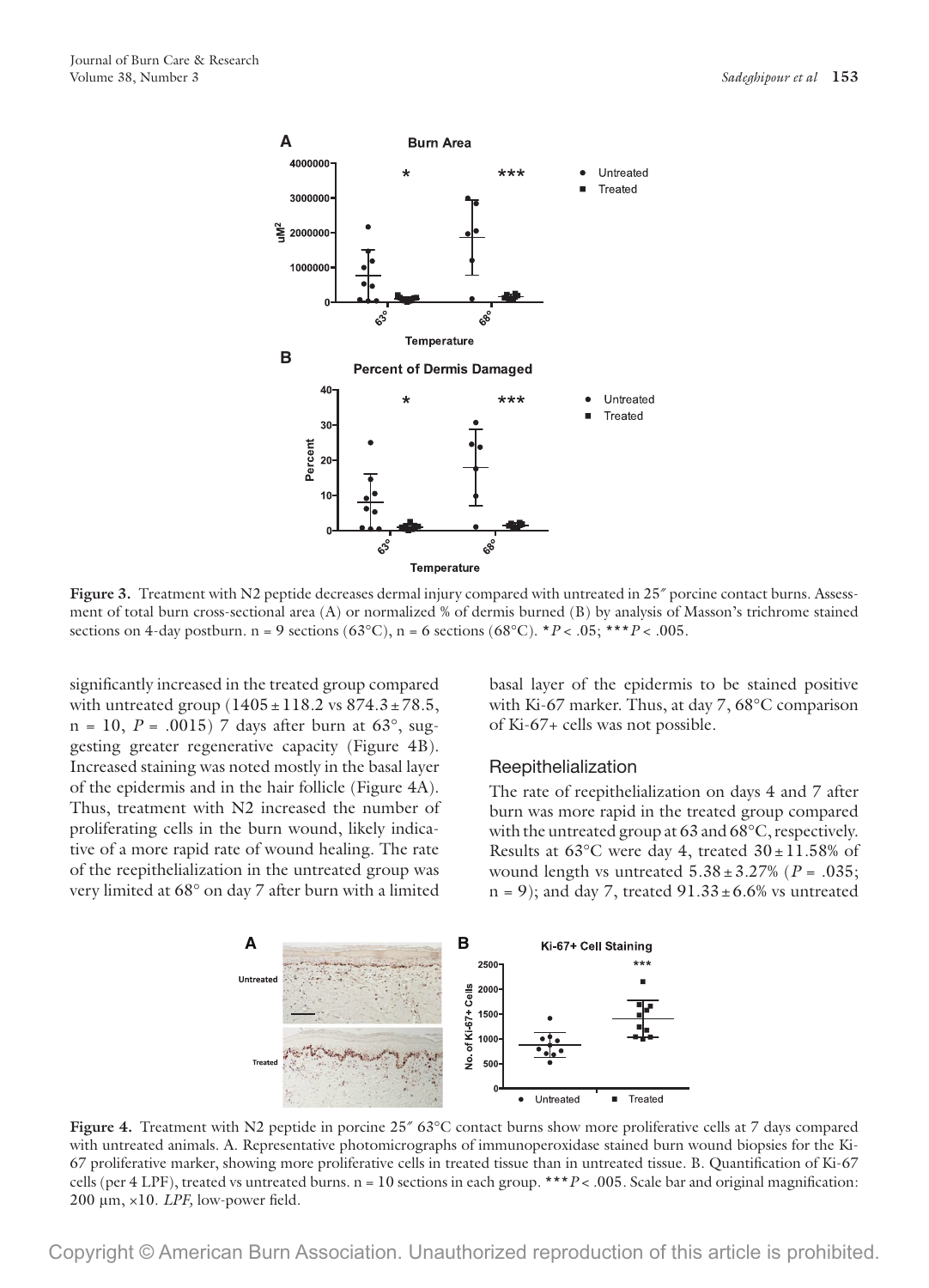

**Figure 5.** Treatment with N2 peptide accelerates reepithelialization after porcine contact burn. Quantitative analysis of hematoxylin and eosin sections of burn wound biopsies. A. N2-treated group displayed accelerated reepithelialization rate at 4 days (30%) compared with untreated group (5.38%) with 25 $^{\circ}$  63°C contact burns. B. Similar results were observed at 68°C, with a significant difference on 7 days: 65.54% reepithelialization in the N2-treated group and 19% in the untreated group. All wounds were fully reepithelialized 14 days after burn.  $n = 9$  sections (63°C),  $n = 5$  sections (68°C).  $*P < .05$ .

 $70 \pm 12.67\%$  at day 7 (NS; n = 9; Figure 5A). Results at  $68^{\circ}$ C were day 4, treated  $5.01 \pm 3.33\%$ vs untreated  $0.77 \pm 0.38\%$  (NS; n = 5); and day 7, treated  $65.54 \pm 16.42\%$  vs untreated  $19 \pm 10.63\%$  at 7 days, (*P* = .044; n = 5; Figure 5B). All wounds were fully reepithelialized by day 14 after burn. Thus, treatment with N2 accelerated the regeneration of epithelium over the burn wound.

#### Epidermal Morphology

Epidermal maturation was assessed 14 days after the burn. The new epidermis was thicker in all untreated groups compared with treated groups, but only burning at 68°C produced a statistically significant increase in epidermal thickness  $(195 \pm 23.81)$ and  $102 \pm 15.12$   $\mu$ m,  $P = .008$ , respectively, n = 6; Figure 6A). Treated groups exhibited greater rete ridges formation at both 63 and 68°C compared with untreated group, but only the group burned at 63° reached a statistically significant increase  $(53.11 \pm 6.11$  and  $34.89 \pm 9.82$ ,  $P = .016$ , respectively,  $n = 8$ ). There was no significant difference between the numbers of rete ridges in treated group at 63°C with control unburned skin of the same animal (Figure 6B). Thus, treatment with N2 produced healing skin with a more normal structure than in untreated animals, similarly burned.

#### Granulation Tissue

On day 14 postburn, maximum granulation tissue thickness was significantly decreased in treated group at both 63 and 68°C. At 63°C, thickness was  $97.37 \pm 13.46$  µm in N2-treated animals, compared with  $209.7 \pm 44.8$  µm in untreated animals ( $P = .047$ ,  $n = 6$ ). At 68°C, thickness was  $124 \pm 37.17$  µm in treated animals compared with  $503.9 \pm 94.62$  µm in untreated animals ( $P = .004$ ,  $n = 6$ ; Figure 7A). The thickness, in both treated and untreated animals, was greater with 68°C burns as compared with 63°C burns. To assess for total wound granulation tissue, we calculated the percentage of granulation tissue area to total dermis area in each cross-section samples. In the peptide-treated group, granulation tissue percentage for both 63 and 68°C was significantly decreased compared with untreated group (63°C: 5.68 $\pm$ 1.36% vs 13.93 $\pm$ 2.76% [*P* = .023, n = 6]; 68°C:  $5.95 \pm 1.83\%$  vs  $17.62 \pm 3.09\%$  [ $P = .009$ , n = 6]; Figure 7B). Thus, using the development of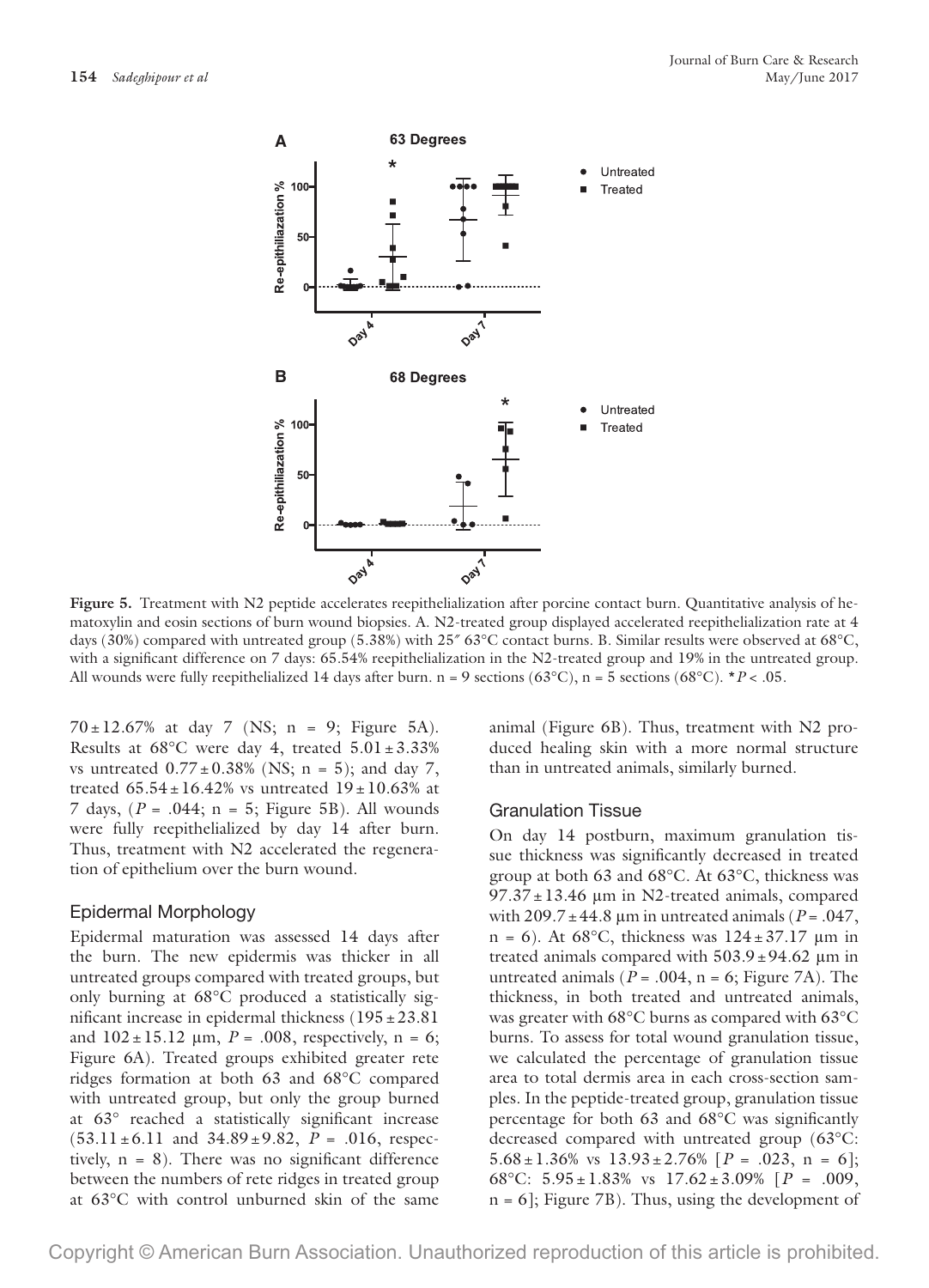

Figure 6. Treatment of pigs with N2 peptide normalized skin histologic appearance at 14 days after 25<sup>*r*</sup> contact burns at 63 or 68°C. A. Epidermal thickness was measured in 10 representative areas of neoepidemis from hematoxylin and eosin-stained sections of burn wound biopsies. The epithelium thickness was increased in the untreated burn group compared with the N2 treated group, and compared with unburned skin,  $n = 6$ . B. The number of rete ridges of each wound was counted and expressed as the number of rete ridges per millimeter of cross-section of neoepidemis. Treated group exhibited significantly greater rete ridge formation compared with untreated, but fewer rete ridges seen in unburned porcine skin. Note that the appearance of the thickened neoepidermis and rete ridge changes is shown in the photomicrographs of Figure 1. \**P* < .05, \*\**P* < .01.

granulation tissue as a surrogate for the degree of preceding inflammation, treatment with N2 appears to have resulted in less initial inflammation after porcine contact burns.

IgM and IL-8 Immunohistochemistry Analysis Cross-sections of biopsy specimens from untreated and treated animals at 4 hours and day 1 were examined for signs of early inflammation, using pig IgM deposition and the presence of IL-8 by immunohistochemistry. Staining was observed for both IgM and IL-8 as early as 4 hours. At 4 hours after the burn, the mean number of IgM-positive cells in wound biopsies from the treated group burned at  $63^{\circ}$ C (2128 ± 23) and  $68^{\circ}$ C  $(2981 \pm 241)$  was significantly less than corresponding untreated group  $(4334 \pm 134 \text{ and } 5221 \pm 161.4,$ *P* = .0038, *P* = .0039, respectively; n = 3). One day after the burn, the number of IgM-positive cells at 68°C in the treated group  $(2168 \pm 243.7)$  was significantly decreased compared with the untreated group  $(3634 \pm 138, P = .0009; n = 5)$ , whereas at 63<sup>o</sup>C, it

no longer demonstrated significance (Figure 8A). It was not possible to determine by this analysis whether the IgM-positive cells had IgM adhered to the cell surface or present in the cytoplasm. At 4 hours after the burn, the mean number of IL-8-positive cells in burn wounds of the treated group burned at 63°C  $(1705 \pm 251.7)$  and  $68^{\circ}$ C  $(1764 \pm 335.9)$  was also significantly less than in the corresponding untreated group  $(3875 \pm 204.7 \text{ and } 5243 \pm 746.4, P = .0002,$  $P = .005$ , respectively;  $n = 5$ ). One day after the burn, the number of IL-8-positive cells in burn wounds of the treated group at  $63^{\circ}$ C (2046±140.2) and  $68^{\circ}$ C  $(1686 \pm 233.5)$  remained significantly decreased compared with the untreated group  $(2731 \pm 141.9)$  and  $2882 \pm 124.1$ ,  $P = .007$ ,  $P = .002$ , respectively; n = 5; Figure 8B). Thus, treatment with N2 peptide led to a diminution of two elements of the initial inflammatory response of pigs to contact burns. The immunohistochemical staining appears more intense in burned tissue. However, our attempts to quantify this have been hampered by random variation in background and intravascular staining.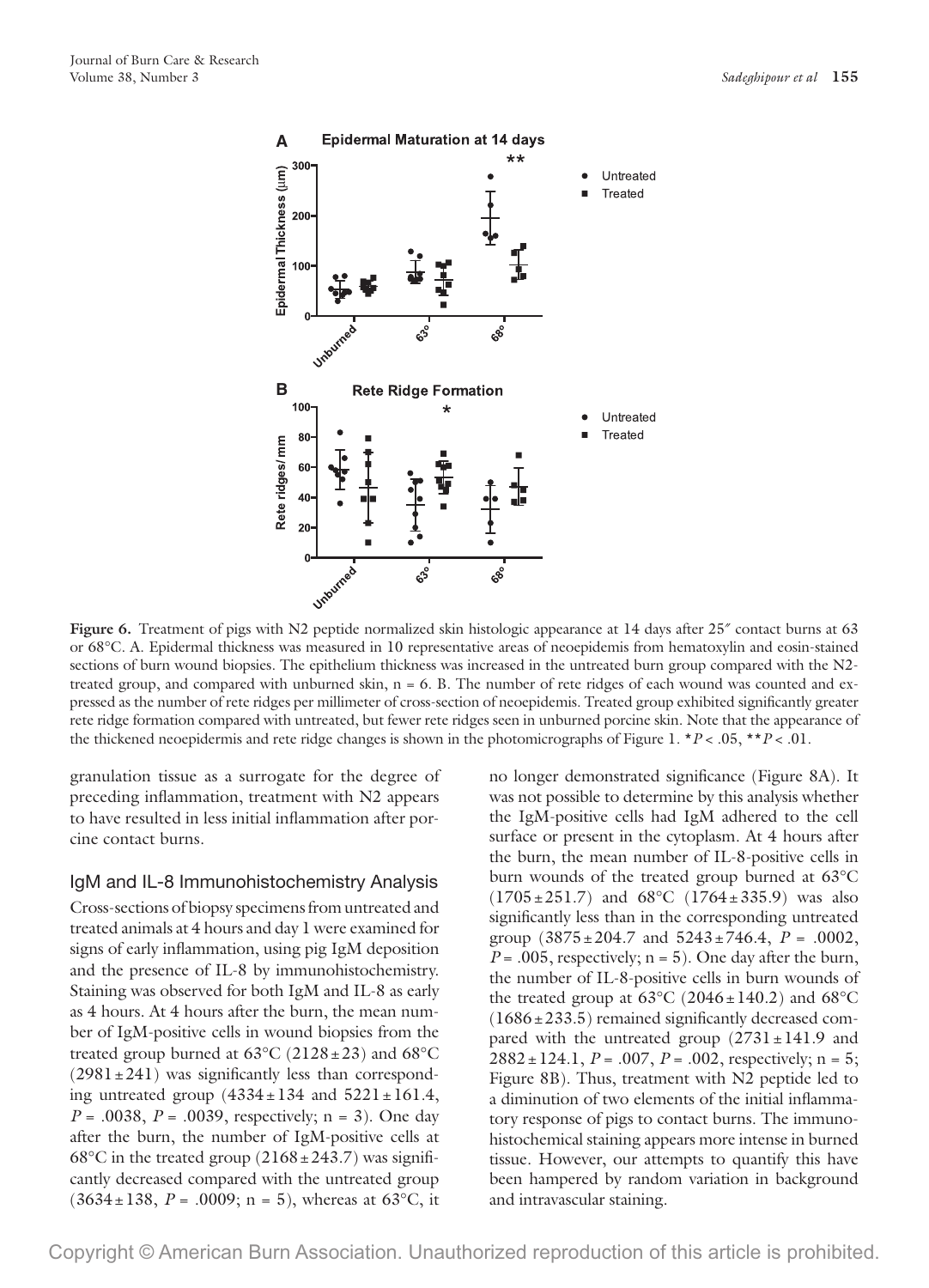

**A Granulation Tissue Thickness on Day 14**

**B Percent of Granulation Tissue on Day 14**



**Figure 7.** Treatment with N2 peptide decreased the amount of granulation tissue 14 days after porcine contact burns. A. Untreated pigs burned at 63 or 68°C had a significant increase in granulation tissue thickness compared with treated animals. B. The ratio of granulation tissue area to total dermal area was greater in untreated, burned pigs at both 63 and 68°C, compared with treated group at same temperatures. \**P* < .05, \*\**P* < .01, \*\*\**P* < .005.

#### Neutrophil Infiltration

CAE staining of burn wound biopsies was used to identify neutrophils (Figure 9A). The number of infiltrating neutrophils peaked at 4 days, consistent with the commonly observed peak at 48 to 96 hours after any surgical wound. At 63°C, 4 days after the burn, the number of CAE+ cells in the treated group  $(107.8 \pm 9.88)$  was significantly decreased compared with the untreated group  $(231.5 \pm 37.67, P = .017;$  $n = 6$ ; Figure 9B). At  $68^{\circ}$ C, the data were uninterpretable, likely due to more exaggerated expression of esterases by increasing numbers of infiltrating macrophages and monocytes, and by regeneration of resident mast cells.

#### Wound Infection

None of the burns became visibly infected at any time during the study period nor were any bacteria noted in the wound biopsies. We have no information from this study or past studies on the possible salutary impact on N2 on subsequent burn wound infection.

#### **DISCUSSION**

In a murine model of scald thermal injury, we reported that mice totally deficient in Ig had little evidence of the burn compared with intact mice. Reconstitution of these Ig-deficient mice with IV IgM, but not IgG, from normal mice, before scalding, resulted in the burn extent observed in a control mouse. This identified IgM as the antibody fraction causes temporal progression from scald application to evidence of injury. Further investigation revealed that a unique murine IgM clone  $(IgM^{CM-22})$ restored the full extent of thermal injury in the Igdeficient mice.<sup>9</sup> Together, these findings paralleled what we had observed in several types of reperfusion injury,  $10-12$  suggesting that there is a common pathway by which postinjury inflammation significantly amplifies the extent of an injury, after the injury has occurred. Interference with this pathway would represent a therapeutic opportunity of importance.

The antigen to which  $IgM^{CM-22}$  is directed is the hinge region of nonmuscle myosin heavy chain<sup>13</sup> and is highly conserved in all species examined, including man. It is also a fundamental protein constituent of all cells. This suggests that the pathobiology in question could extend to other species, and already has been shown in rats. $16,17$  In this study, we examined this biology in a preclinical setting using swine. We tested the presence of this pathobiology by attempting to interfere with the evolution of an injury, in this case a burn, by intravenous infusion of a peptide mimicking nonmuscle myosin antigen. The peptide mimic prevents the relevant natural IgM from binding to the injured tissue by occupying the IgM binding site. This interference would prevent amplification of injury by inflammation and indict this pathway in the pig, due to the specificity of the peptide mimic for this pathway. We have chosen burns because they are dynamic injuries that typically progress over the course of the first few days,  $32$  also thought by others to have components of an inflammatory response, ischemia, and/or ischemia–reperfusion (I/R).33 I/R injury, as classically modeled, represents an acute, severe inflammatory response following an ischemic insult and subsequent restoration of blood flow. The reperfusion response is largely responsible for the final extent of myocardial infarction, cerebral ischemic events, and intestinal ischemia, as well as many detrimental effects of vascular surgery, trauma, and transplantation.34 For I/R models, preclinical testing of this pathway is feasible. However, as opposed to inbred mice or strains of rats, in large animals, experimental I/R injuries have to be titrated one animal at a time, tremendously increasing the expense, the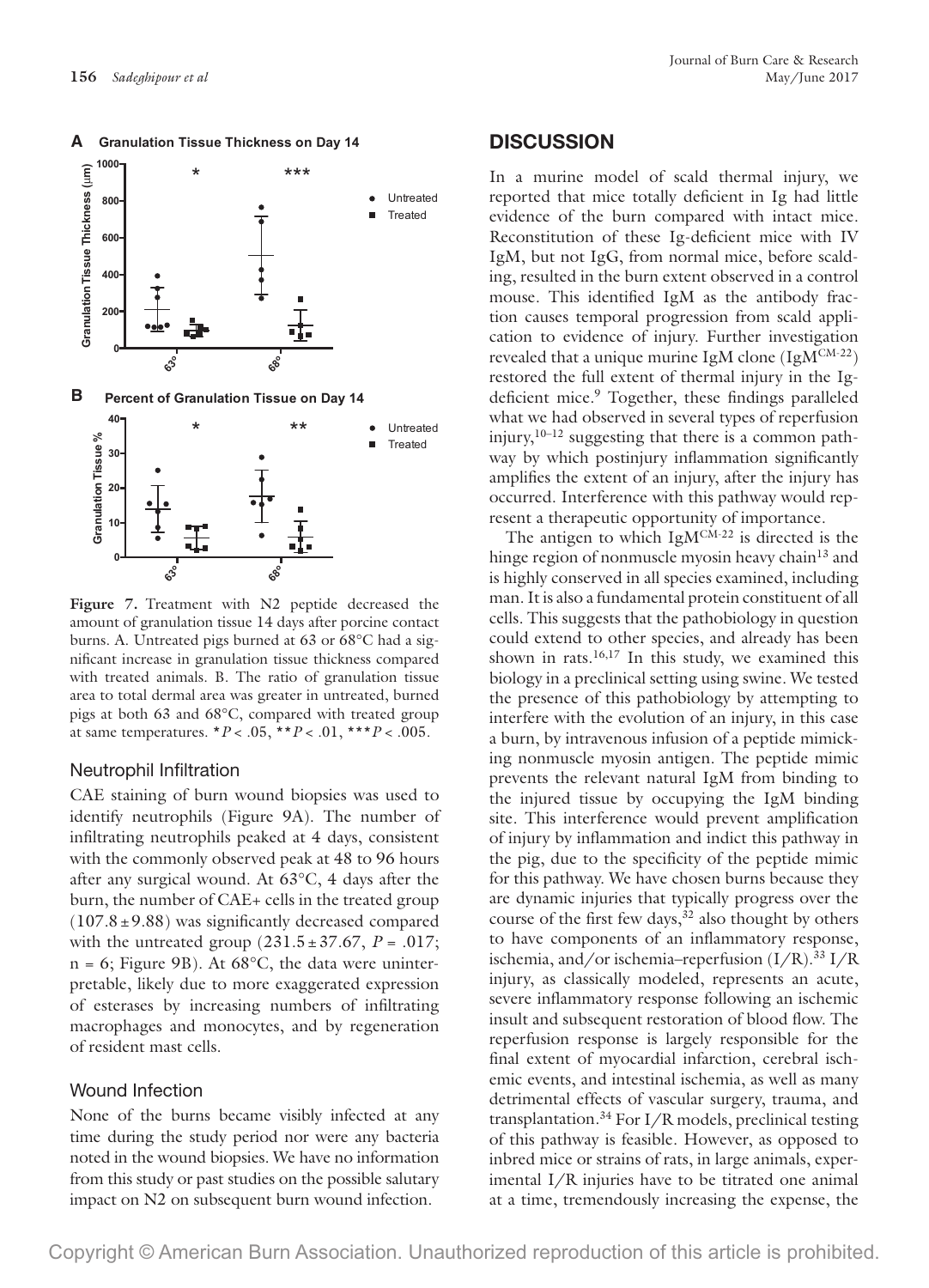

Figure 8. Treatment with N2 peptide decreased the early inflammatory response to porcine contact burns. A. Localization and intensity of both IgM deposition and IL-8 production is increased in untreated animals compared with N2-treated animals. Images are representative of 68 degree burn at 1 day. B. Quantitative assessment of the number of positive IgM ( $n = 3$ ) sections at 4 hours, n = 5 at 1 day) and IL-8 cells (n = 5 sections in all groups) in the dermis of untreated and treated group burned at 63 and 68° on 4 hours and 1 day after burn injury. \*\**P* < .01, \*\*\**P* < .005. Scale bar and original magnification: 200 μm, ×10. *Ig,* immunoglobulin.

total duration of the whole experiment, and the variability caused by uncharacterized differences between each animal. On the other hand, multiple small burns with differing experimental characteristics can be placed on a single pig, thus avoiding many of the issues with experimental I/R. Thus, a porcine burn model is advantageous because of the apparent similarity to humans and for the ability to use animals as their own controls.

Most porcine models of burn injury have been designed to study the effects of a burn on the metabolic aspects of the animals' responses. For those models, surface area involved was the parameter to be varied and the depth of the wound was kept constant by inflicting generally third-degree burns. In the experiments reported here, we studied the burn wound itself, and thus needed to be able to<sup>1</sup> modulate the depth by contact with brass blocks of varying temperature for short intervals to avoid significantly decreased heat content in the blocks, $2$  keep the total surface area burned less than the level that would cause systemic illness in the pigs, and  $3$  be able to use

a single animal as its own control for burn intensity. Using this method, we found that application of brass blocks (Figure 1) between 63 and 68°C produced a reproducible and graded second-degree burn in the pig. Despite the perceived similarity between pig and human skin, and while there was epidermal sloughing, at no temperature did we observe the exuberant blistering that is so characteristic of human skin with a second-degree burn. In addition, the pigs reepithelized even the deeper burns within 2 weeks, giving a similar visual appearance to the 63 and 68°C burn at that time, despite obvious histologic differences. Thus, the primary data gathered for this study were histologic, rather than parameters of wound appearance.

Contact with the skin of pigs treated with intravenous saline or intravenous saline with control peptide for 25 seconds with a 63°C brass block produced a visible burn (Figure 1), as well as histologic changes characteristic of a burn injury (Figure 2A). Within 4 hours, there is epidermal sloughing, progressing to an inflammatory eschar at days 4 and 7, and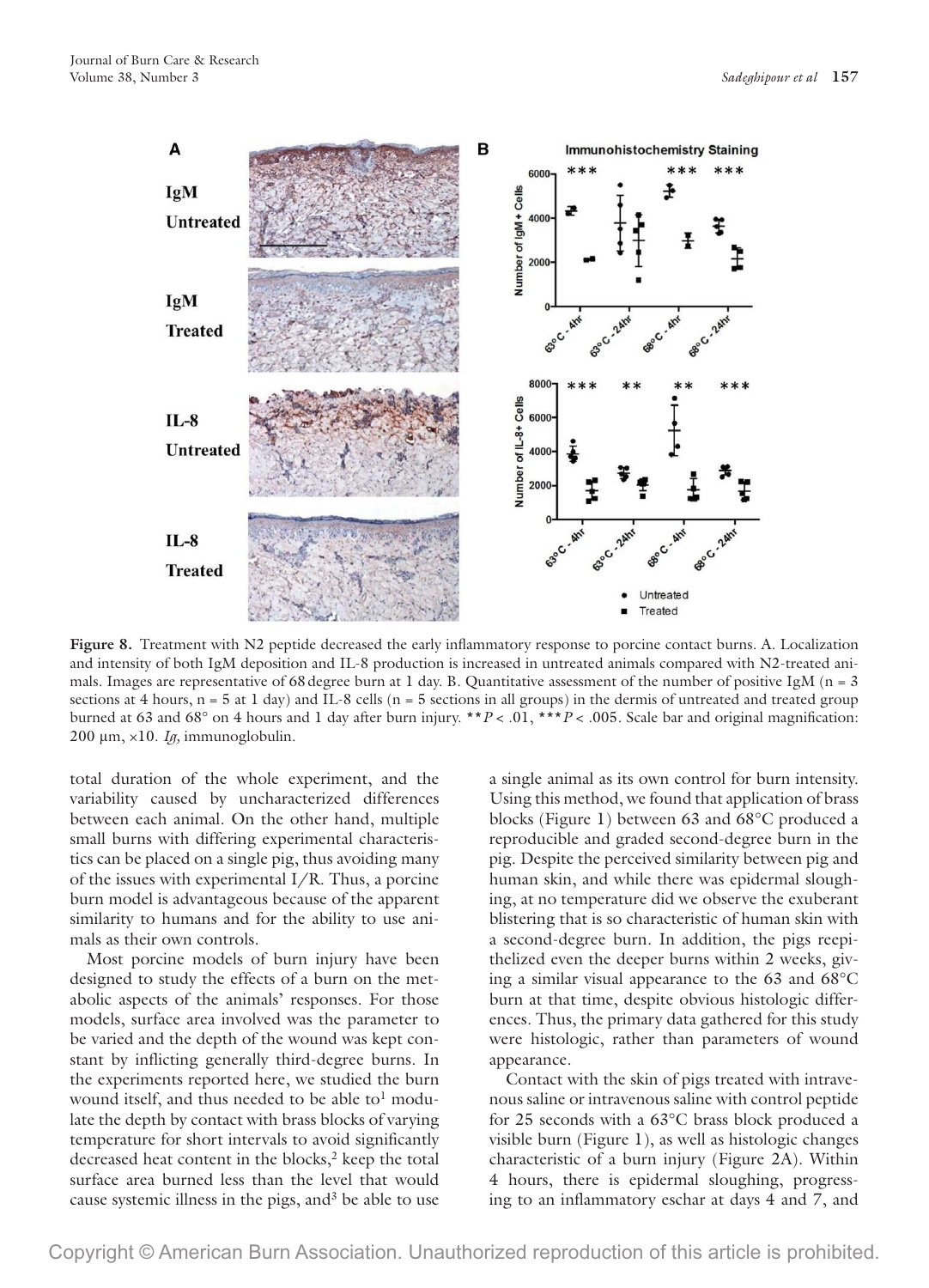

Figure 9. N2 peptide decreases cellular inflammatory response to porcine burn. A. CAE reactivity in the dermis shows neutrophils (arrows) in the blood vessels and tissue of untreated and treated samples burned at 63°C on day 1 after burn injury. B. Mean number ( $\pm$ SEM) of neutrophils (per 9 HPF) identified by CAE reactivity at different time points after burn.  $n = 6$  for each assessment. \**P* < .05. Scale bar and original magnification: 50 μm, ×63. *CAE,* chloroacetate esterase; *HPF,* high-power field.

reepithelialization at day 14. Increasing the temperature of the blocks to 68°C intensified the injury (Figure 2C), culminating in increased burn depth and a bizarre neoepidermis at day 14. Quantification of these changes (Figure 3) demonstrated that on day 4, more of the biopsy cross-section, by area or by percent involvement, was injured at 68°C than at 63°C. In contrast, pigs burned under identical conditions, which received intravenous N2 interfering peptide just before and after injury, demonstrated less severe histologic alterations at both 63°C (Figure 2B) and 68°C (Figure 2D) with less eschar formation and ultimately a more normal structural appearance at 14 days. Burn wound cross-sectional area quantified at day 4 (Figure 3) showed significantly less tissue injury in animals treated with N2, both at 63 and 68°C. Reflecting the diminution in the burn injury was evidence of more rapid healing. More proliferating cells were observed in skin from N2-treated animals (Figure 4). Wounds epithelialized more quickly (Figure 5) and skin attained a more normal histology (Figure 6) in N2-treated animals compared with their untreated counterparts. Thus, treatment of burned pigs with the N2 blocking peptide reduces the severity of the burn compared with untreated, and led to more rapid wound healing.

We also sought evidence that this was reflected by a decrease in wound inflammation in treated animals. One measure, the amount of postinflammatory or granulation tissue under the wound surface, demonstrated a pronounced decrease in N2-treated animals

at both 63 and 68°C (Figure 7). In our mouse experiments, we were able to estimate that at least 5% of circulating, natural IgM specificity is directed to the nMM injury antigen. Thus, interference with binding of this IgM to an injury might be detectable. As shown in Figure 8A, treatment with N2 reduced the amount of IgM deposited in the burn wound at the relevant early time points. Of note, studies in mice,<sup>35</sup> rat,<sup>21</sup> children younger than 6 years old<sup>18</sup> and adults<sup>19</sup> have noted that there is a decrease in the serum concentration of IgM early after burn that correlates with the severity of the burn. Changes in IgM concentration could be the result of decreased synthesis, increased catabolism, vascular leakage to burn area, redistribution of fluid and protein between edema and intravascular space, and several other mechanisms. While we cannot exclude other possibilities based on our date, it is possible that binding of specific IgM to the injured tissue at the site of neoantigens exposed at the burn site could explain this serum reduction. The proportion of circulating IgM that would be bound in or near the site of injury is unknown. In this regard, N2 treatment cannot only prevent the inflammatory cascade activation, but possibly, by maintenance of serum IgM concentration, could improve immunocompetence and strengthen the host defense against infection. Further evidence for a decrease in inflammation was the decrease in IL-8, a neutrophil-specific chemoattractant, observed in wounds from untreated animals (Figure 8B). Finally, as seen in Figure 9, there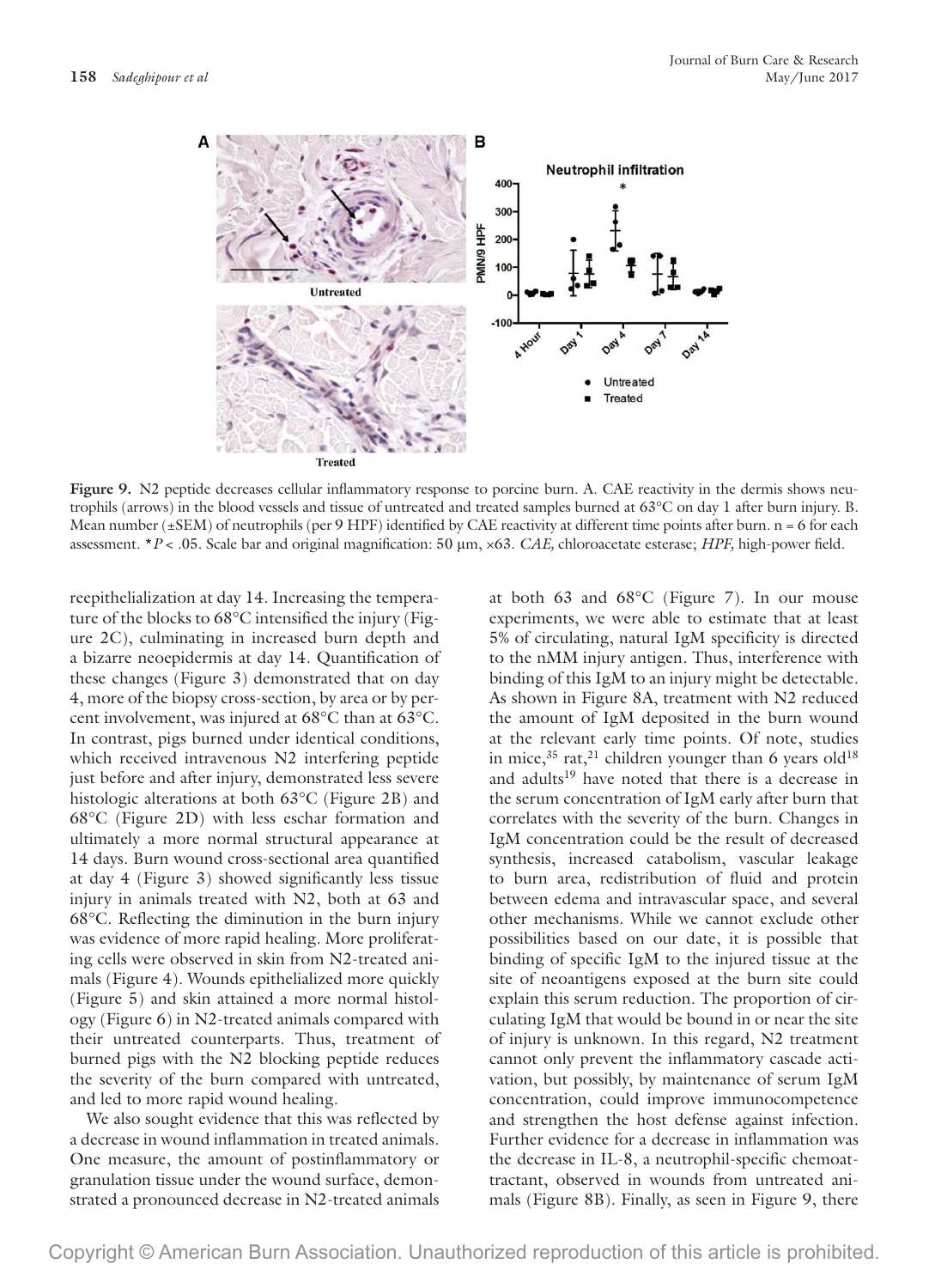is less neutrophil infiltration in N2-treated animals. Studies in man<sup>6</sup> and animal models of burn<sup>7,8,36-38</sup> identify activation of neutrophils as one component of the inflammatory response, leading to amplification of burn injury depth. IL-8 is a potent chemoattractant for keratinocytes, neutrophils, as well as other leukocytes.39 Many studies suggest a relation between both blood serum and tissue levels of the inflammatory mediators, complement and IL-8, to the progression of the burn wound in the postburn period resulting in further tissue destruction, slowly healing wounds, and finally resulting in scar formation.33,40–44 Inhibition of complement activation through the natural complement inhibitor C1-estrase inhibitor (C1inh) did reduce capillary leakage, neutrophil activation, wound depth, and scarring in burned pigs. C1 inhibitors are known to decrease bradykinin levels and to inhibit the release of C3a and C5a. Excessive C5a functions as a critical inflammatory mediator to enhance IL-8 production. $45$  The findings of Suber et al<sup>9</sup> similarly support the role of complement-induced inflammation in burn wound progression. In a mouse burn model, C4−/− complement-deficient mice healed without contracture, hair loss, or neutrophil infiltration, and that complement-sufficient mice pretreated with the complement inhibitor sCR1, that blocks cleavage of C3, likewise demonstrated reduced injury postburn. Moreover, their experiments revealed that IgM is responsible for stimulating the complement-induced injury in this mouse burn model. Thus, based on these parameters, treatment of burned pigs with N2 interfering peptide decreased wound inflammation. From these observations, it appears that pig burns are improved with N2 peptide treatment and that the anticipated mechanism of action could be similar to that seen in mice.

For these experiments, the interfering N2 peptide was administered at the same time as the burn. This is not the clinical scenario, but was done to provide proof of its principle of action. We have previously reported in mouse burns that topical N2 peptide also is effective, even if applied several hours after the burn. Based on that, we hypothesized that the most effective treatment modality would be a topical application that was kept in contact with the burn for hours, by means of a dressing. However, in the case of the pig, we could not devise a method to keep the animals from disrupting a topical application. Thus, intravenous administration was used, done in a way that would mean that N2 peptide was present for certain at the time that the circulation gained access to the wound, after the period of obligatory vasospasm. It remains our opinion that

topical application will be the most efficacious, especially considering the extremely low concentrations needed to treat a mouse.<sup>9</sup>

In summary, pig burns appear to progress over time by the same pathway of inflammation that causes burn progression in mice, as well as the evolution of multiple forms of reperfusion injury. These data suggest that there is a mechanism for amplifying the tissue loss from injury that transcends species and type of injury. Although we have used N2 peptide for its specificity of inhibition to test this hypothesis in pig, its efficacy in reducing burn wound severity suggests that drugs based on this pathway may be useful for treating human burns. In addition, a change in wound depth from deep second-degree burn to superficial second-degree burn would have profound consequences on the cosmetic result of a patient who survives the burn injury.

#### **REFERENCES**

- 1. World Health Organization website. Available from [http://](http://www.who.int/violence_injury_prevention/other_injury/burns/en/ home page) [www.who.int/violence\\_injury\\_prevention/other\\_injury/](http://www.who.int/violence_injury_prevention/other_injury/burns/en/ home page) [burns/en/ home page](http://www.who.int/violence_injury_prevention/other_injury/burns/en/ home page); accessed 10 March 2016.
- 2. American Burn association website. Available from [http://](http://www.ameriburn.org/resources_factsheet.php) [www.ameriburn.org/resources\\_factsheet.php.](http://www.ameriburn.org/resources_factsheet.php) accessed 10 March 2016.
- 3. Finkelstein EA, Corso PS, Miller TR. Incidence and Economic Burden of Injuries in the United States. Oxford: Oxford University Press; 2006.
- 4. Roeder RA, Schulman CI. An overview of war-related thermal injuries. J Craniofac Surg 2010;21:971–5.
- 5. Runyan CW, Casteel C, Perkis D, et al. Unintentional injuries in the home in the United States: part I: mortality. Am J Prev Med 2005;28:73–9.
- 6. Moore FD Jr, Davis C, Rodrick M, Mannick JA, Fearon DT. Neutrophil activation in thermal injury as assessed by increased expression of complement receptors. N Engl J Med 1986;314:948–53.
- 7. Horton JW, Mileski WJ, White DJ, Lipsky P. Monoclonal antibody to intercellular adhesion molecule-1 reduces cardiac contractile dysfunction after burn injury in rabbits. J Surg Res 1996;64:49–56.
- 8. Nwariaku FE, Mileski WJ, Lightfoot E Jr, Sikes PJ, Lipsky PE. Alterations in leukocyte adhesion molecule expression after burn injury. J Trauma 1995;39:285–8.
- 9. Suber F, Carroll MC, Moore FD Jr. Innate response to selfantigen significantly exacerbates burn wound depth. Proc Natl Acad Sci U S A 2007;104:3973–7.
- 10. Zhang M, Austen WG Jr, Chiu I, et al. Identification of a specific self-reactive IgM antibody that initiates intestinal ischemia/reperfusion injury. Proc Natl Acad Sci U S A 2004;101:3886–91.
- 11. Austen WG Jr, Zhang M, Chan R, et al. Murine hindlimb reperfusion injury can be initiated by a self-reactive monoclonal IgM. Surgery 2004;136:401–6.
- 12. Zhang M, Michael LH, Grosjean SA, Kelly RA, Carroll MC, Entman ML. The role of natural IgM in myocardial ischemia-reperfusion injury. J Mol Cell Cardiol 2006;41:62–7.
- 13. Zhang M, Alicot EM, Chiu I, et al. Identification of the target self-antigens in reperfusion injury. J Exp Med 2006;203:141–52.
- 14. Chan RK, Verna N, Afnan J, et al. Attenuation of skeletal muscle reperfusion injury with intravenous 12 amino acid peptides that bind to pathogenic IgM. Surgery 2006;139:236–43.